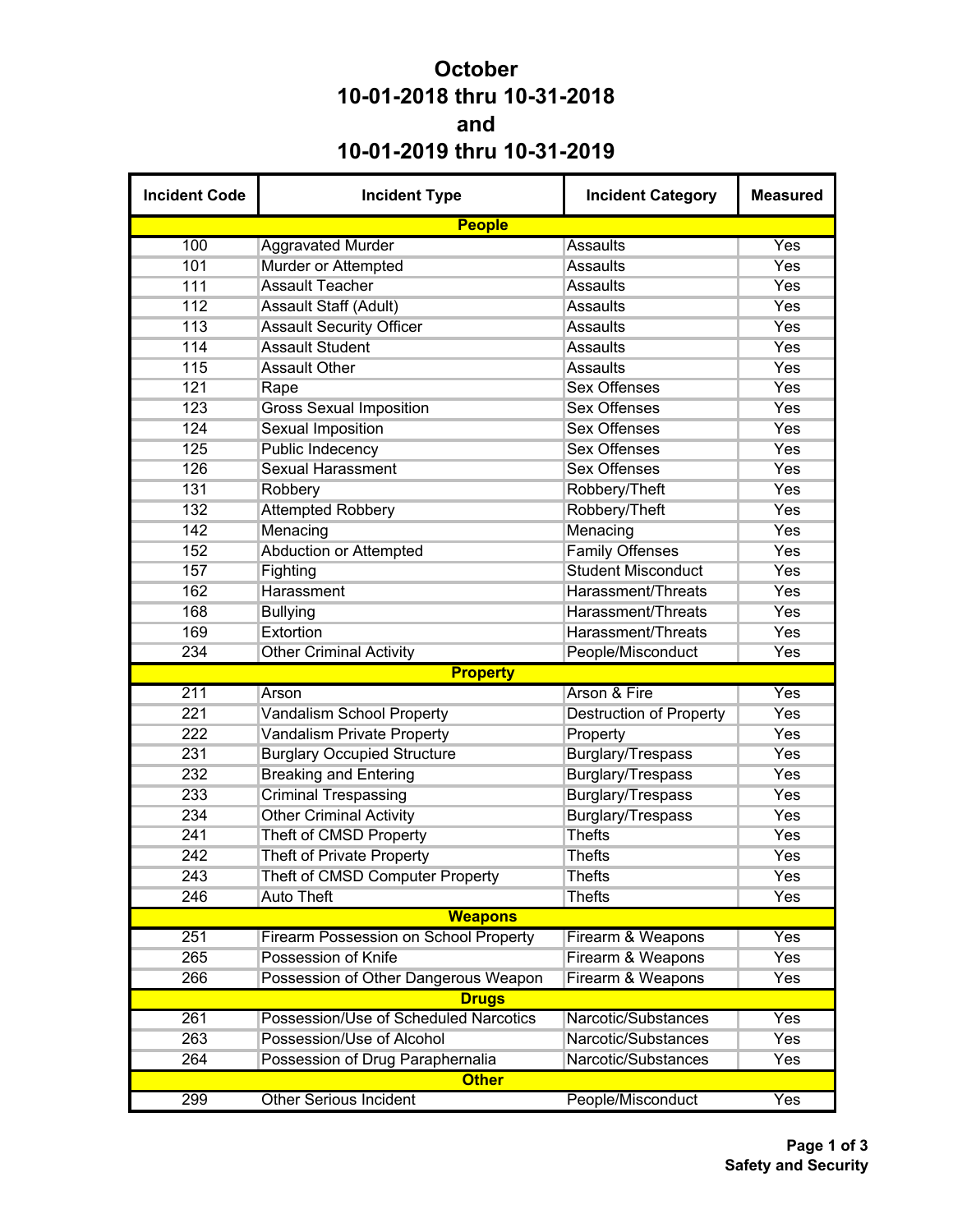## *Safety and Security Monthly Summary - October*

| High School                                  |               |          |         |        |       |
|----------------------------------------------|---------------|----------|---------|--------|-------|
| <b>All Incidents</b>                         |               |          |         |        |       |
| Oct 18-19                                    |               |          | 70      |        |       |
| Oct 19-20                                    |               |          | 42      |        |       |
| Change                                       |               |          | $-40%$  |        |       |
| <b>Quantity - Measured Serious Incidents</b> |               |          |         |        |       |
|                                              | People        | Property | Weapons | Drugs  | Other |
| Oct 18-19                                    | 34            | 9        | 10      | 14     | 3     |
| $-10.1000$                                   | $\sim$ $\sim$ | -        |         | $\sim$ |       |



|           |                      |           | .                    |                     |                      |  |  |
|-----------|----------------------|-----------|----------------------|---------------------|----------------------|--|--|
|           | <b>All Incidents</b> |           | <b>All Incidents</b> |                     | <b>All Incidents</b> |  |  |
| Oct 18-19 | 70                   | Oct 18-19 | 117                  | Oct 18-19 (Monthly) | 187                  |  |  |
| Oct 19-20 | 42                   | Oct 19-20 | 127                  | Oct 19-20 (Monthly) | 169                  |  |  |
| Change    | 40%                  | Change    | 9%                   | Change              | $-10%$               |  |  |
|           |                      |           |                      |                     |                      |  |  |

| <b>Quantity - Measured Serious Incidents</b> |                 |    |                 | <b>Quantity - Measured Serious Incidents</b> |              |           |                   | <b>Quantity - Measured Serious Incidents</b> |    |        |    |                     |            |             |                      |     |     |
|----------------------------------------------|-----------------|----|-----------------|----------------------------------------------|--------------|-----------|-------------------|----------------------------------------------|----|--------|----|---------------------|------------|-------------|----------------------|-----|-----|
| ÷<br>ப                                       |                 | ↗  | 2u              | gs                                           |              |           | Φ<br>हे<br>Φ<br>ட | ௨<br>௳                                       | ເບ | w<br>ত |    |                     | eople<br>௨ | ∽<br>৯<br>႕ | <b>S</b><br>မ္ပ<br>Φ | ვ.  |     |
| Oct 18-19                                    | 34              | 91 | 10 <sup>1</sup> | 14                                           | $\mathbf{3}$ | Oct 18-19 | 88                |                                              |    | ി      | 12 | Oct 18-19 (Monthly) | 122        |             | 20 14                | 16l | -15 |
| Oct 19-20                                    | 25 <sub>l</sub> |    | 6               |                                              |              | Oct 19-20 | 70                | 14                                           |    | 6      | 28 | Oct 19-20 (Monthly) | 951        | 21          | 15                   | 9   | 29  |



| <b>High School</b>                                        |        |          |                 |                |       |  | K <sub>8</sub> |                                              |        |                     |         |                | <b>Monthly Total</b> |                                                        |        |          |                 |       |       |
|-----------------------------------------------------------|--------|----------|-----------------|----------------|-------|--|----------------|----------------------------------------------|--------|---------------------|---------|----------------|----------------------|--------------------------------------------------------|--------|----------|-----------------|-------|-------|
|                                                           |        |          |                 |                |       |  |                | <b>All Incidents</b>                         |        |                     |         |                |                      | <b>All Incidents</b>                                   |        |          |                 |       |       |
| 70                                                        |        |          | Oct 18-19       |                |       |  | 117            |                                              |        | Oct 18-19 (Monthly) |         | 187            |                      |                                                        |        |          |                 |       |       |
| All Incidents<br>42<br>$-40%$<br>asured Serious Incidents |        |          | Oct 19-20       |                | 127   |  |                |                                              |        | Oct 19-20 (Monthly) |         | 169            |                      |                                                        |        |          |                 |       |       |
|                                                           |        |          |                 |                |       |  | Change         | <b>Quantity - Measured Serious Incidents</b> |        |                     | 9%      |                |                      | Change<br><b>Quantity - Measured Serious Incidents</b> |        |          | $-10%$          |       |       |
|                                                           |        |          |                 |                |       |  |                |                                              |        |                     |         |                |                      |                                                        |        |          |                 |       |       |
|                                                           | People | Property | Weapons         | Drugs          | Other |  |                |                                              | People | Property            | Weapons | Drugs          | Other                |                                                        | People | Property | Weapons         | Drugs | Other |
|                                                           | 34     | 9        | 10 <sup>1</sup> | 14             |       |  | Oct 18-19      |                                              | 88     | 11                  |         | $\overline{2}$ | 12                   | Oct 18-19 (Monthly)                                    | 122    | 20       | 14 16           |       | 15    |
|                                                           | 25     |          | 6               | $\overline{3}$ |       |  | Oct 19-20      |                                              | 70     | 14                  | 9       | 6              | 28                   | Oct 19-20 (Monthly)                                    | 95     | 21       | 15 <sub>l</sub> | 9     | 29    |